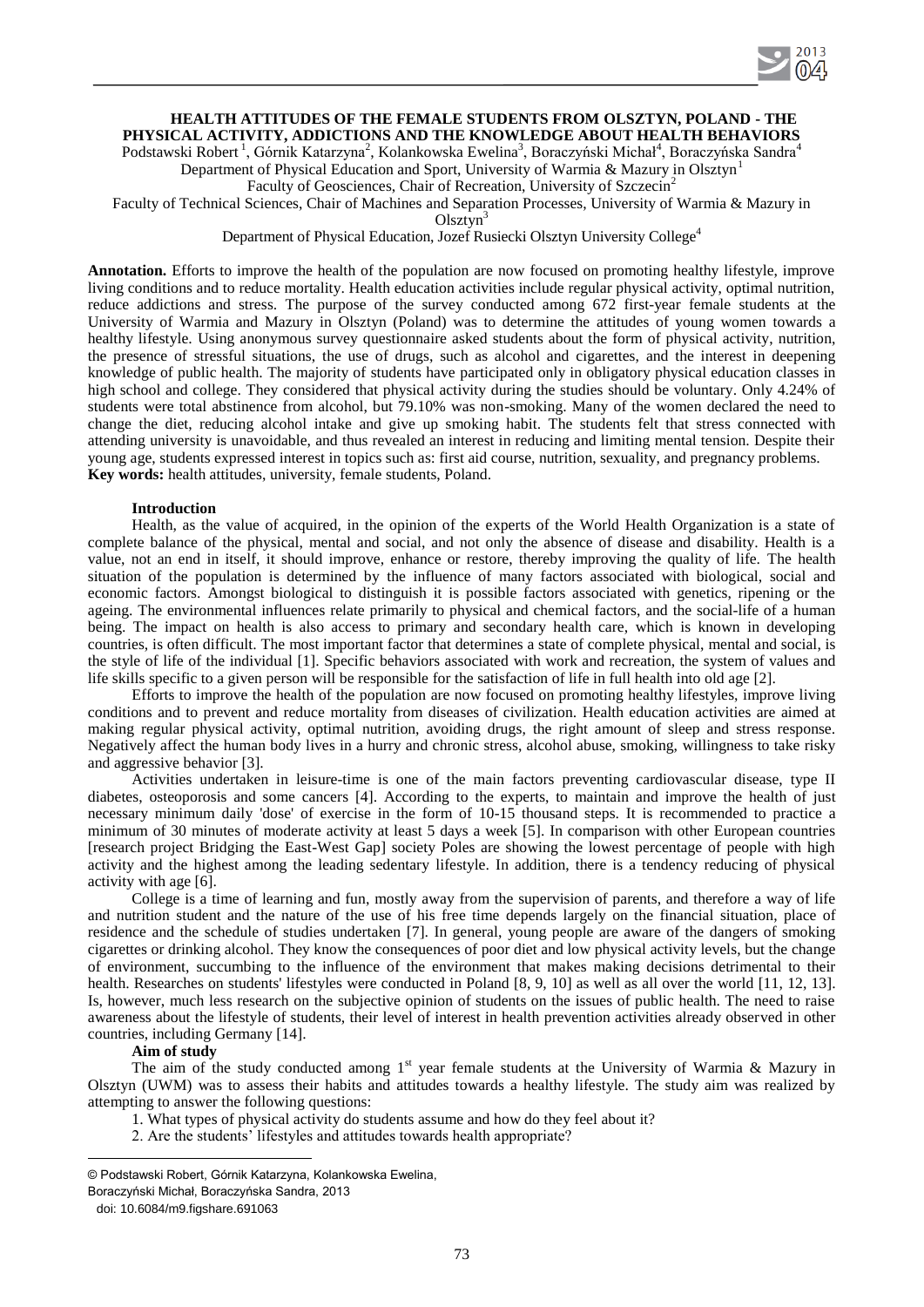

### **Materials & Methods**

The questionnaire was conducted in the summer semester of the 2005/2006 academic school year during obligatory P.E. classes. A total of 672  $1<sup>st</sup>$  year female full-time students enrolled at the UWM were surveyed, which constituted over 95% of females aged 19-20 from randomly selected P.E. classes. The research was carried out in compliance with prior consent from the Ethical Committee of UWM, and the volunteers willingly agreed to participate in the study. The vast majority of students were permanent residents of the Warminsko-Mazurskie voivodeship in Poland. Table 1 provides a more detailed picture of the research group.

The highest percentage of students reported renting accommodation (48.70%), slightly less at home (23.61%) or on campus (22.68%). The highest number of students were residents of villages (39.02%), least students lives in big cities - from 50 to 100 000 population (7.47%). The vast majority of respondents were graduates of comprehensive high schools (81.73%).

|                                     |                                     |                        |       |             |       | <b>Residence during studies</b>    |               |         |               |       |       |  |  |  |
|-------------------------------------|-------------------------------------|------------------------|-------|-------------|-------|------------------------------------|---------------|---------|---------------|-------|-------|--|--|--|
|                                     | Dormitory                           | Rented Room or<br>Flat |       | Family Home |       | Boarding school                    |               | Other   |               | Total |       |  |  |  |
| N                                   | $\%$                                | N                      | $\%$  | N           | $\%$  | N                                  | $\%$          | N       | $\%$          | N     | $\%$  |  |  |  |
| 122                                 | 22.68                               | 262                    | 48.70 | 127         | 23.61 | 27                                 | 5.02          | 538     | 100           | 122   | 22.68 |  |  |  |
|                                     | <b>Place of permanent residence</b> |                        |       |             |       |                                    |               |         |               |       |       |  |  |  |
| Town<br>Village                     |                                     |                        |       |             |       |                                    |               |         |               |       |       |  |  |  |
|                                     |                                     | < 20000                |       | 20-50 000   |       |                                    | 50-100000     |         | >100000       |       | Total |  |  |  |
| N                                   | $\%$                                | N                      | $\%$  | N           | $\%$  | N                                  | $\frac{0}{0}$ | N       | $\frac{0}{0}$ | N     | $\%$  |  |  |  |
| 256                                 | 39.02                               | 99                     | 15.09 | 129         | 19.66 | 49                                 | 7.47          | 123     | 18.75         | 656   | 100   |  |  |  |
| Place of secondary school completed |                                     |                        |       |             |       |                                    |               |         |               |       |       |  |  |  |
|                                     | Village                             |                        |       |             |       | Town                               |               |         |               |       | Total |  |  |  |
|                                     |                                     | < 20000                |       | 20-50 000   |       | 50-100 000                         |               | >100000 |               |       |       |  |  |  |
| N                                   | $\%$                                | N                      | $\%$  | N           | $\%$  | N                                  | $\%$          | N       | $\%$          | N     | $\%$  |  |  |  |
| 28                                  | 4.28                                | 183                    | 27.98 | 195         | 29.82 | 85                                 | 13.00         | 163     | 24.92         | 654   | 100   |  |  |  |
|                                     |                                     |                        |       |             |       | Type of secondary school completed |               |         |               |       |       |  |  |  |
|                                     | Comprehensive High School           |                        |       |             |       | <b>Vocational Secondary school</b> |               |         | Total         |       |       |  |  |  |
|                                     | N                                   | $\%$                   |       |             |       |                                    |               |         |               | $\%$  |       |  |  |  |
|                                     |                                     |                        |       | N           |       | $\%$                               |               | N       |               | 100   |       |  |  |  |
|                                     | 528                                 | 81.73                  |       | 118         |       | 18.27                              |               | 646     |               | 100   |       |  |  |  |
|                                     |                                     |                        |       |             |       |                                    |               |         |               |       |       |  |  |  |

| Table 1. Description of the examined population |
|-------------------------------------------------|
|-------------------------------------------------|

*Explanations:* N – number of answers, % - percentage

A diagnostics survey method was applied in the research using an anonymous questionnaire. Statistical calculations were performed with the aid of the Statistica v.10 PL software package.

#### **Results**

The study results have been divided into the following categories of human behaviors influencing health: physical activity, personal hygiene, nutrition, alcohol/tobacco use, reaction to stress and knowledge on public health.

## *Physical activity*

The behaviors and opinions of  $1<sup>st</sup>$  year students regarding physical activity have been presented in tables 2-5. They show that highest percentage of the students (71.13%) took part in only one type of physical activity during secondary school. The vast majority of the respondents periodically restricted participation in physical education (55.21%) and 43.75% of the respondents did not benefit from the exemption of activities. Permanent exemption from classes declared seven women (1.04%) (Tab. 2).

|     |                                      |       |       |       |                             | Number of forms |      |      |                           |   |      |              |              |  |  |
|-----|--------------------------------------|-------|-------|-------|-----------------------------|-----------------|------|------|---------------------------|---|------|--------------|--------------|--|--|
|     |                                      |       |       |       |                             |                 |      |      |                           |   |      | <b>Total</b> |              |  |  |
| N   | $\%$                                 |       | N     | $\%$  | N                           | $\%$            | N    | $\%$ |                           |   | $\%$ | N            | %            |  |  |
| 470 | 71.13                                |       | 141   | 21.40 | 20                          | 3.03            | 28   | 4.25 |                           |   | 0.00 | 659          | 100          |  |  |
|     | <b>Not limited</b>                   |       |       |       | <b>Periodically Limited</b> |                 |      |      | <b>Limited constantly</b> |   |      | <b>Total</b> |              |  |  |
| N   |                                      | $\%$  |       |       |                             | $\%$            |      |      | $\%$                      |   | N    |              | $\%$         |  |  |
| 294 |                                      | 43.75 |       | 371   |                             | 55.21<br>1.04   |      |      | 672                       |   | 100  |              |              |  |  |
|     | <b>Number of limited disciplines</b> |       |       |       |                             |                 |      |      |                           |   |      |              |              |  |  |
|     |                                      |       |       |       |                             |                 |      |      |                           |   |      |              | <b>Total</b> |  |  |
| N   | $\%$                                 | N     | $\%$  | N     | $\%$                        | N               | $\%$ | N    | $\%$                      | N | $\%$ | N            | $\%$         |  |  |
| 165 | 65.73                                | 56    | 22.31 | 14    | 5.58                        | ⇁               | 2.79 | 6    | 2.39                      | 3 | .20  | 251          | 100          |  |  |

*Explanations:* N – number of answers, % - percentage

Physical education classes in high school are mandatory, but the study shows that not all respondents took part in them (93.06%). Approximately one third of them declared exercising alone or sporadically with family (28.39%). Only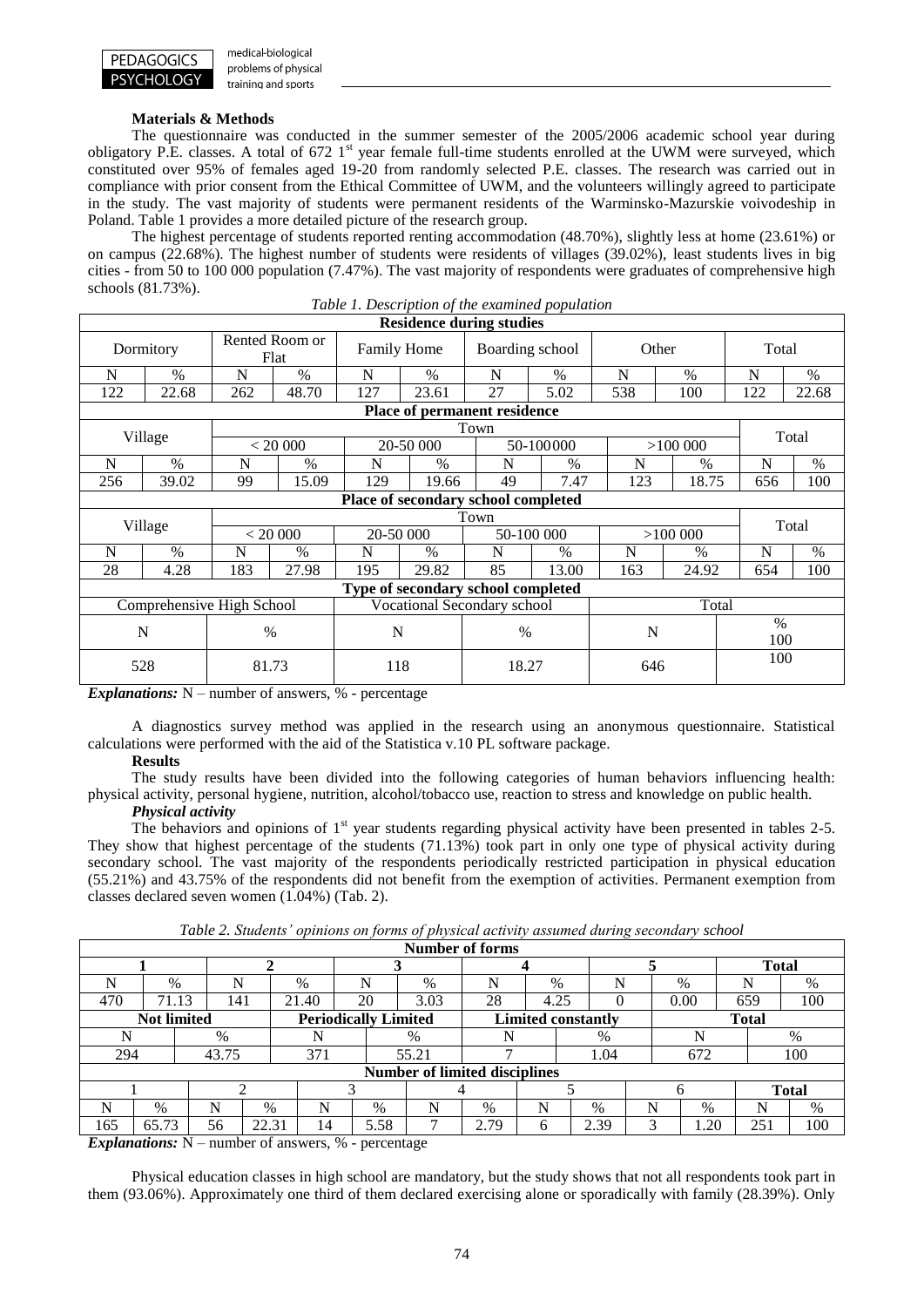

10.16% practiced sports in school sports clubs and 7.10% in those organized by non-school sports clubs. None of them benefited from the proposed activities organized by the Academic Sports Association (Tab. 3). *Table 3. Forms of physical activity undertaken by students during secondary school*

| <b>Physical activity form</b>                   | N        | $\frac{6}{6}$ |
|-------------------------------------------------|----------|---------------|
| <b>Obligatory PE Lessons</b>                    | 577      | 93.06         |
| School Sport Club (SSC)                         | 63       | 10.16         |
| Collegiate Sport Club                           | 21       | 3.39          |
| Non-school Sports Clubs                         | 44       | 7.10          |
| Society for the Propagation of Physical Culture |          | 0.81          |
| Other Organisation                              | 4        | 0.65          |
| Academic Sport s Association                    | $\Omega$ | 0.00          |
| None                                            | 4        | 0.65          |
| Individually, occasionally with family          | 176      | 28.39         |

*Explanations:* N – number of answers, % - percentage

The vast majority of surveyed students (72.68%) assessed their level of physical fitness as good, and about 18.70% as satisfactory. Nearly 7% of respondents considered their level of motor fitness as very good, and only 7 persons as outstanding. No respondent failed to assess the level of efficiency as very weak, and only 3 persons defined as poor (Table 4).

| Level of motor fitness | N   | $\frac{0}{0}$ |
|------------------------|-----|---------------|
| 1 (very poor)          | O   | 0.00          |
| 2 (poor)               |     | 0.49          |
| 3 (satisfactory)       | 115 | 18.70         |
| 4 (good)               | 447 | 72.68         |
| 5 (very good)          | 43  | 6.99          |
| 6 (outstanding)        |     | 1.14          |
| <b>Total</b>           | 615 | 100           |

| Table 4. Students' opinion on their level of motor fitness on a scale of 1 - 6 |  |
|--------------------------------------------------------------------------------|--|
|--------------------------------------------------------------------------------|--|

*Explanations:* N – number of answers, % - percentage

Due to the fact that post-adolescent girls often refrain from any forms of physical activity in secondary school as well as during their studies, the study subjects were asked about the desired nature and form of P.E. classes attended at university. Most students (58.18%) stated that P.E. classes should be offered as electives starting from the very first year of studies. Fewer students (25.45%) felt that P.E. classes should be obligatory during the first and second years, and by 11.67% should be mandatory classes throughout the course of the studies. Less than 5% of the students surveyed felt that physical education classes should not be at all. Most students (74.96%) wanted to participate in P.E. classes recreationally, while approximately one fifth (14.53%) preferred sports. Just over of students 4% weren't able to specify the preferred nature of P.E. lessons and 6.34% didn't want to participate in any form whatsoever (Tab. 5).

*Table 5. Students' opinions on the nature and form of the PE lessons during university studies*

|            |                                             |                            |                                             |     | <b>Nature of PE lessons</b> |    | $\cdot$                   |              |      |  |  |
|------------|---------------------------------------------|----------------------------|---------------------------------------------|-----|-----------------------------|----|---------------------------|--------------|------|--|--|
|            | <b>Obligatory during</b><br>all study years |                            | <b>Obligatory during</b><br>first two years |     | <b>Only voluntary</b>       |    | Completely<br>unnecessary | <b>Total</b> |      |  |  |
| N          | $\%$                                        | N                          | $\%$                                        | N   | $\%$                        | N  | $\%$                      | N            | $\%$ |  |  |
| 77         | 11.67                                       | 168                        | 25.45                                       | 384 | 58.18                       | 31 | 5.00                      | 660          | 100  |  |  |
|            |                                             |                            |                                             |     | <b>Form of PE lessons</b>   |    |                           |              |      |  |  |
| No opinion |                                             | I do not want to<br>attend |                                             |     | <b>Recreation</b>           |    | <b>Sport</b>              | <b>Total</b> |      |  |  |
| N          | $\frac{0}{0}$                               | N                          | $\%$                                        | N   | $\frac{0}{0}$               | N  | $\%$                      | N            | $\%$ |  |  |
| 38         | 6.34                                        | 25<br>4.17                 |                                             | 449 | 74.96                       | 87 | 14.53                     | 599          | 100  |  |  |

*Explanations:* N – number of answers, % - percentage

#### *Personal hygiene*

A similar percentage of students surveyed felt that the sanitary and hygienic conditions are appropriate or had a neutral opinion (respectively 41.48% and 40.95%). Nearly one fifth female students reported that the hygienic conditions at the University of Warmia and Mazury, whilst 33.24% felt otherwise. The highest percentage of students (30.97%) indicated that in order to increase the level of hygiene at the university, it is necessary to supply cleaning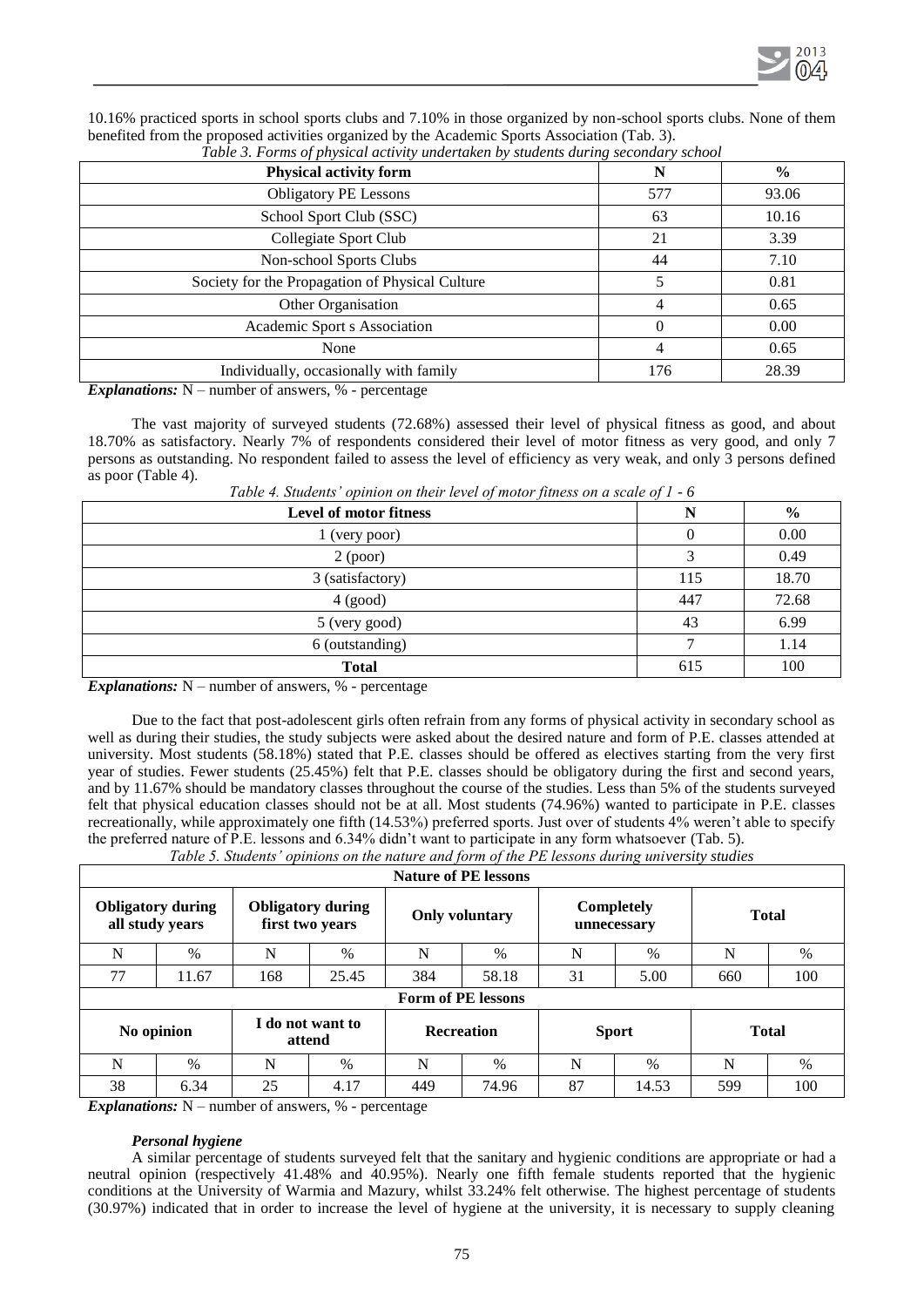

products. Significantly fewer students indicated improving the cleanness of facilities and to remodel and improve the standards of the infrastructure as a whole (27.74% and 26.45% respectively). The development of the university was mentioned by only 14.84% of the respondents (Tab. 6).

|                    |                                                |     | Are the sanitary conditions at UWM satisfactory? |       |       |    |       |  |  |  |  |  |
|--------------------|------------------------------------------------|-----|--------------------------------------------------|-------|-------|----|-------|--|--|--|--|--|
|                    | <b>Yes</b>                                     |     | <b>Total</b>                                     |       |       |    |       |  |  |  |  |  |
| N                  | $\%$                                           | N   | $\%$                                             | N     | $\%$  | N  | $\%$  |  |  |  |  |  |
| 236                | 41.48                                          | 569 | 100                                              |       |       |    |       |  |  |  |  |  |
| How to improve it? |                                                |     |                                                  |       |       |    |       |  |  |  |  |  |
|                    |                                                |     | 43                                               | 27.74 |       |    |       |  |  |  |  |  |
|                    |                                                |     | Cleaning products                                |       |       | 48 | 30.97 |  |  |  |  |  |
|                    | Repairs; increasing the standards of buildings | 41  | 26.45                                            |       |       |    |       |  |  |  |  |  |
|                    | University development<br>23                   |     |                                                  |       | 14.84 |    |       |  |  |  |  |  |
|                    | 155<br>Total                                   |     |                                                  |       | 100   |    |       |  |  |  |  |  |

|  |  | Table 6. Students' opinions on sanitary conditions at UWM and methods of improvement |  |  |  |
|--|--|--------------------------------------------------------------------------------------|--|--|--|
|  |  |                                                                                      |  |  |  |

*Explanations:*  $N$  – number of answers,  $%$  - percentage

Daily hygiene including showering, brushing teeth, and cleaning intimate parts of the body was indentified among the most important habits connected with good health by 54.98%. Similar percentages of students considered proper nutrition, the use of cosmetics and other as an important aspect of good health (12.80%, 10.70% and 11.62% respectively). Frighteningly low percentage of respondents opted for physical fitness (2.56%). Nearly one third of those questioned specified just one or two pro health behavior, while only 28.51% found three treatments (Tab. 7). *Table 7. Students' opinions on the most important pro-health activities*

|                                                                            |                                                                  |   | Most important pro-health activities |   |                       |                  |      |   |      |               | N    |              | $\frac{6}{6}$ |  |
|----------------------------------------------------------------------------|------------------------------------------------------------------|---|--------------------------------------|---|-----------------------|------------------|------|---|------|---------------|------|--------------|---------------|--|
|                                                                            |                                                                  |   |                                      |   | Everyday body hygiene |                  |      |   |      |               | 601  |              | 54.98         |  |
|                                                                            |                                                                  |   |                                      |   | <b>Nutrition</b>      |                  |      |   |      |               | 140  |              | 12.80         |  |
|                                                                            | 45                                                               |   | 4.11                                 |   |                       |                  |      |   |      |               |      |              |               |  |
| Cleaning and disinfection of rooms/flats<br>35                             |                                                                  |   |                                      |   |                       |                  |      |   |      |               |      |              |               |  |
| 117<br>Cosmetics                                                           |                                                                  |   |                                      |   |                       |                  |      |   |      |               |      |              | 10.70         |  |
| 28<br>Proper motor fitness                                                 |                                                                  |   |                                      |   |                       |                  |      |   |      |               |      |              | 2.56          |  |
|                                                                            |                                                                  |   |                                      |   | Other                 |                  |      |   |      |               | 127  |              | 11.62         |  |
|                                                                            |                                                                  |   |                                      |   | Total*                |                  |      |   |      |               | 1093 |              | 100           |  |
|                                                                            |                                                                  |   |                                      |   |                       | No of activities |      |   |      |               |      |              |               |  |
| 1 activity<br>2 activities<br>3 activities<br>4 activities<br>5 activities |                                                                  |   |                                      |   |                       |                  |      |   |      | 6- activities |      | <b>Total</b> |               |  |
| N                                                                          | $\%$                                                             | N | $\%$                                 | N | $\%$                  | N                | $\%$ | N | $\%$ | N             | $\%$ | N            | $\%$          |  |
| 161                                                                        | 159<br>33<br>32.33<br>31.93<br>142<br>28.51<br>2<br>0.40<br>6.63 |   |                                      |   |                       |                  |      |   |      |               |      | 498          | 100           |  |

*Explanations:* N – number of answers, % - percentage,  $*$  - the examined students could give several answers

The highest percentage of students (27.47%) was able to indicate three infectious diseases. Similar percentages of students were able to indicate three and four infectious diseases (21.77% and 21.22%) and six and seven (5.17% and 5.35%). Almost few were able to identify more than 8 (Tab. 8).

*Table 8. Number of infectious diseases familiar to female students*

|    | <b>Number of infectious diseases</b> |    |       |     |       |   |      |   |                         |   |               |               |      |              |      |   |      |              |      |
|----|--------------------------------------|----|-------|-----|-------|---|------|---|-------------------------|---|---------------|---------------|------|--------------|------|---|------|--------------|------|
|    |                                      |    |       |     |       |   |      |   |                         |   |               |               |      |              |      |   |      | <b>Total</b> |      |
| N  | $\%$                                 | N  | $\%$  | N   | $\%$  | N | $\%$ | N | $\%$                    | N | $\frac{0}{0}$ | N             | $\%$ | N            | $\%$ | N | $\%$ | N            | $\%$ |
| 77 | 14.21                                | 94 | 17.34 | 118 | 21.77 |   |      |   | $115$ 21.22 76 14.02 28 |   | 5.17          | <sup>29</sup> | 5.35 | $\mathbf{r}$ | 0.55 | ി | 0.37 | 542          | 100  |

*Explanations:* N – number of answers, % - percentage

Almost all students (94.78%) felt it was necessary to know first aid. Only nine people didn't consider this to be important and almost 4% had no opinion on the matter (Tab. 9).

|  | Table 9. Students' opinions on knowledge of first-aid |  |
|--|-------------------------------------------------------|--|
|  |                                                       |  |

| Yes                          |       | No   | No opinion   |      | <b>Total</b> |     |  |
|------------------------------|-------|------|--------------|------|--------------|-----|--|
| $\mathbf{v}$<br>$\mathbf{r}$ | %     | $\%$ |              | %    |              | %   |  |
| 635                          | 94.78 | 1.34 | $\sim$<br>26 | 3.88 | 670          | 100 |  |

*Explanations:* N – number of answers, % - percentage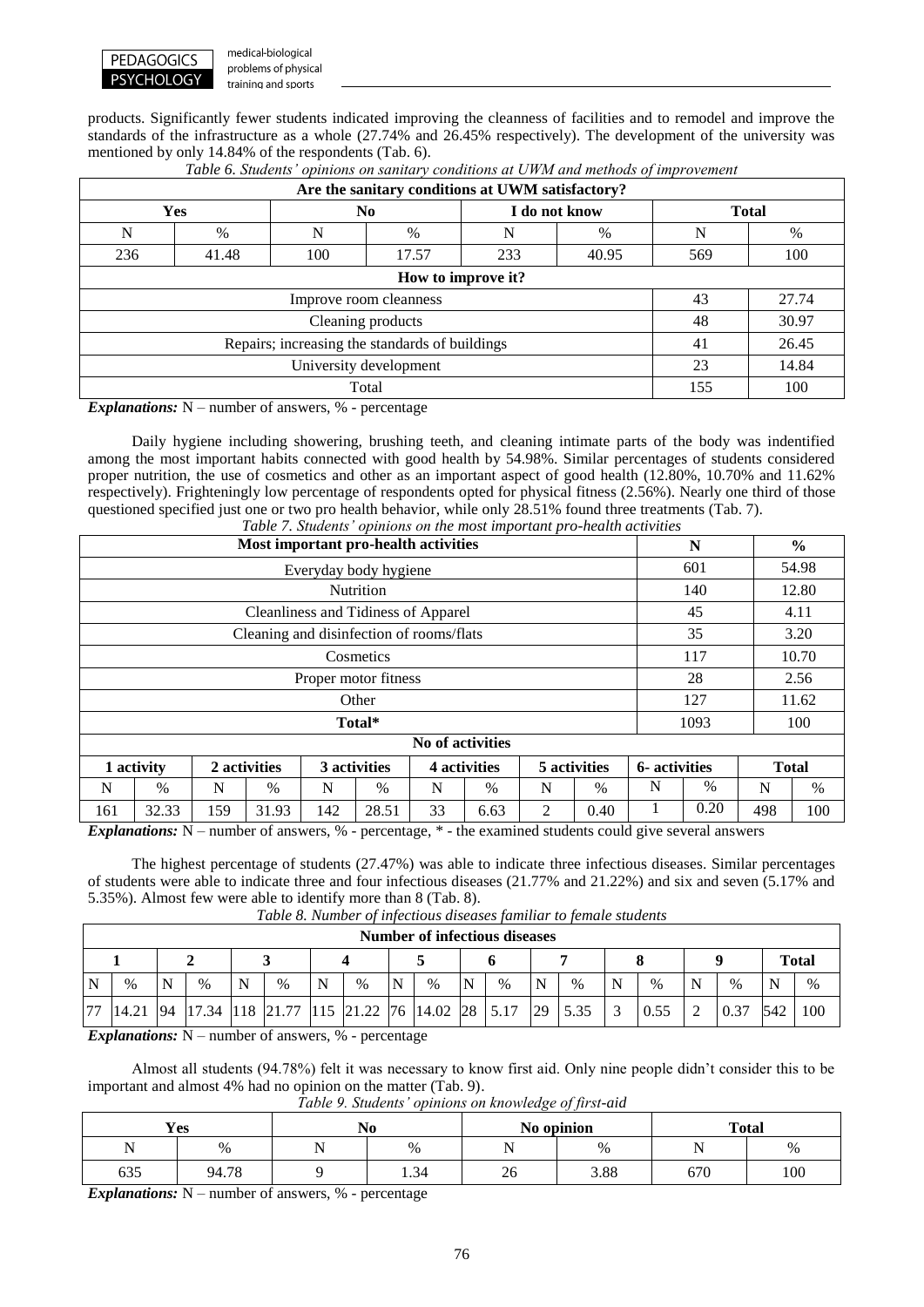# *Nutrition & tobacco/alcohol use*

Tables 10 – 13 present the habits and opinions of students regarding nutrition and tobacco/alcohol use. Nearly 40% of respondents felt that their current diet has a positive effect on their health, while 35% reported their negative impact. The majority of respondents believed that nutrition will have an impact on their health in the future (49.35%), therefore more than three-quarters of respondents expressed the willingness to improve their dietary habits.

|                                      | <b>Current influence of nutrition</b> |     |                 |                                     |                          |              |      |  |  |  |  |
|--------------------------------------|---------------------------------------|-----|-----------------|-------------------------------------|--------------------------|--------------|------|--|--|--|--|
|                                      | <b>Positive</b>                       |     | <b>Negative</b> |                                     | <b>Lack of influence</b> | <b>Total</b> |      |  |  |  |  |
| N                                    | $\%$                                  | N   | $\%$            | N                                   | $\%$                     | N            | $\%$ |  |  |  |  |
| 246                                  | 38.44                                 | 224 | 35.00           | 170                                 | 26.56                    | 640          | 100  |  |  |  |  |
| <b>Future influence of nutrition</b> |                                       |     |                 |                                     |                          |              |      |  |  |  |  |
| N                                    | $\%$                                  | N   | $\%$            | N                                   | $\%$                     | N            | $\%$ |  |  |  |  |
| 305                                  | 49.35                                 | 203 | 32.85           | 110                                 | 17.80                    | 618          | 100  |  |  |  |  |
|                                      |                                       |     |                 | Willingness to change eating habits |                          |              |      |  |  |  |  |
|                                      | Yes                                   |     | N <sub>0</sub>  |                                     | No opinion               | <b>Total</b> |      |  |  |  |  |
| N                                    | %                                     | N   | %               | N                                   | $\%$                     | N            | %    |  |  |  |  |
| 523                                  | 78.06                                 | 147 | 21.94           | 0                                   | 0.00                     | 670          | 100  |  |  |  |  |

*Table 10. Students' opinions on their nutritional habits and the willingness to change them*

*Explanations:* N – number of answers, % - percentage

The large majority of questioned  $1<sup>st</sup>$  year students (85.00%) admitted to sporadically consuming alcohol. Only 4.24% denied drinking alcohol altogether with 3.79% stating that they drank only once a month. Relatively high percentages, 6.06% admitted that they drank alcohol once a week. The large majority of questioned declared drinking only one type of alcohol (96.40%).

| Table 11. Students' opinions on alcohol consumption |  |  |
|-----------------------------------------------------|--|--|
|                                                     |  |  |

|                                       | <b>Alcohol consumption</b> |     |              |      |             |                            |           |      |              |              |      |  |
|---------------------------------------|----------------------------|-----|--------------|------|-------------|----------------------------|-----------|------|--------------|--------------|------|--|
| I do not drink<br><b>Sporadically</b> |                            |     | Once a month |      | Once a week |                            | Every day |      | <b>Total</b> |              |      |  |
| N                                     | $\%$                       | N   | $\%$         | N    | $\%$        | N                          | $\%$      | N    | $\%$         | N            | %    |  |
| 28                                    | 4.24                       | 561 | 85.00        | 25   | 3.79        | 40                         | 6.06      | 6    | 0.91         | 660          | 100  |  |
|                                       |                            |     |              |      |             | Number of types of alcohol |           |      |              |              |      |  |
|                                       |                            |     |              |      |             |                            |           |      |              | <b>Total</b> |      |  |
| N                                     | $\%$                       | N   |              | $\%$ | N           | $\%$                       | N         | $\%$ |              | N            | $\%$ |  |
| 562                                   | 96.40                      |     | 12           | 2.06 | 9           | 1.54                       | $\Omega$  | 0.00 |              | 583          | 100  |  |

*Explanations:* N – number of answers, % - percentage

Beer (55.41%) and wine (25.12%) were among the most popular alcoholic beverages. Relatively fewer people reported drinking vodka or other forms of alcohol (7.93% and 10.22%). Similar percentages of students said that alcohol should be readily available on campus or didn't have an opinion on the matter (39.21% and 39.06%), but 21.73% this (Tab. 12).

*Table 12. Students' opinions on most often consumed kind of alcohol and access to it on the territory of UWM*

|     |             | prefer to drink |                                            |            |       | N            | $\frac{0}{0}$ |
|-----|-------------|-----------------|--------------------------------------------|------------|-------|--------------|---------------|
|     |             | Beer            |                                            |            |       | 324          | 34.25         |
|     | Wine<br>296 |                 |                                            |            | 31.29 |              |               |
|     | Cognac      |                 |                                            |            |       |              |               |
|     |             | 98              | 10.36                                      |            |       |              |               |
|     |             | 102             | 10.78                                      |            |       |              |               |
|     |             | Other           |                                            |            |       | 33           | 3.49          |
|     |             | Total*          |                                            |            |       | 863          | 100.00        |
|     |             |                 | <b>Should Alcohal be Allowed on Campus</b> |            |       |              |               |
|     | Yes         | N <sub>0</sub>  |                                            | No opinion |       | <b>Total</b> |               |
| N   | %           | Nie             | $\%$                                       | N          | %     | N            | %             |
| 478 | 69.58       | 62              | 9.02                                       | 147        | 21.40 | 687          | 100           |

*Explanations:* N – number of answers, % - percentage,  $*$  - the examined students could give several answers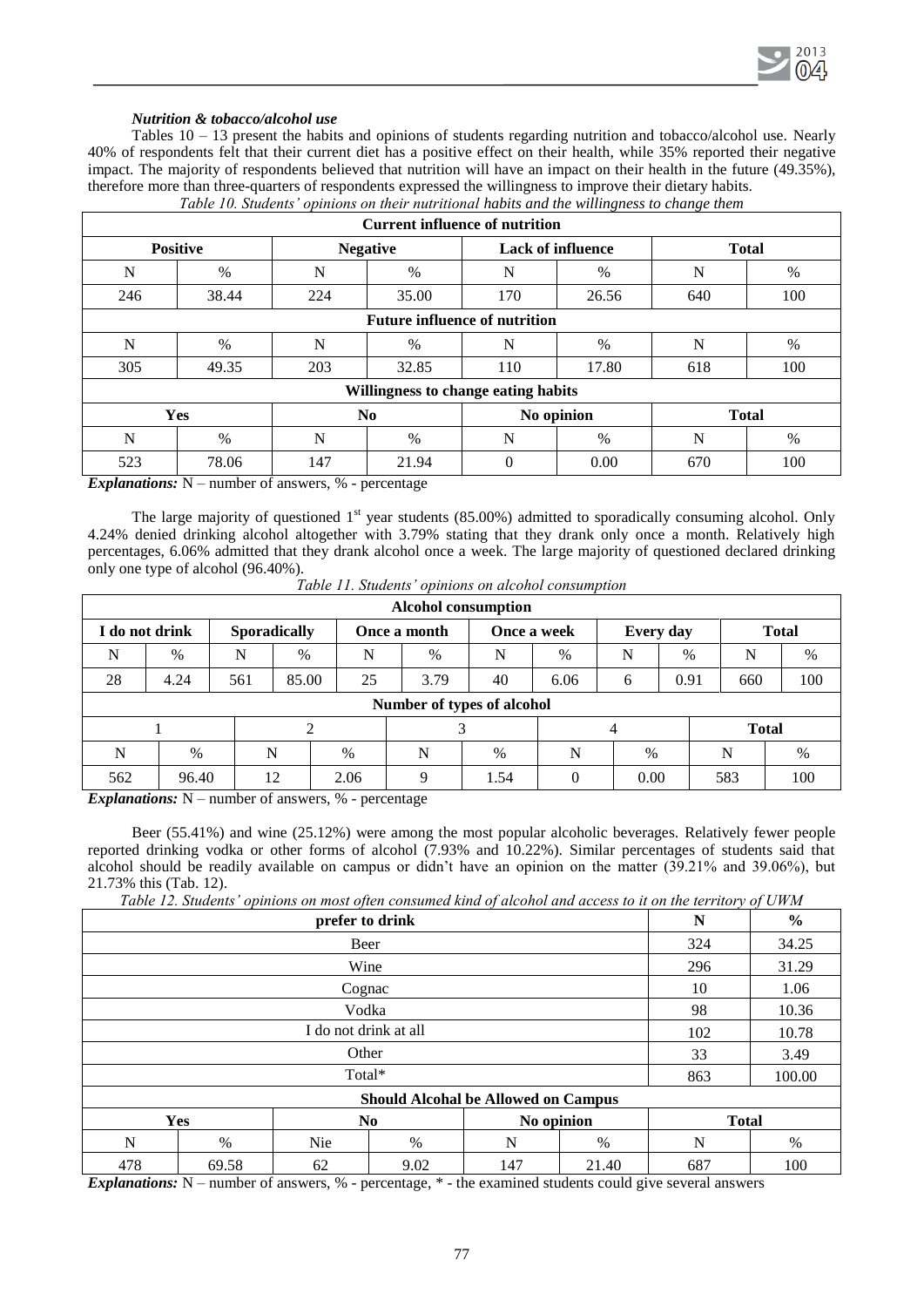

Most female students (79.10%) were completely against smoking but 6.32% felt it was acceptable in certain situations. Approximately 10.23% of the respondents believed that smoking helps to relieve stress and a bit over four percent – that it helps socialize. Most students who smoked (43.93%) wanted to quit, while a significant percentage did not wish to do so or did not have a clear opinion on the issue (28.97% and 27.10% - Tab.13).

|                                                                            |                                                                |            | <b>Opinions</b> |                                 |       | N            | $\frac{0}{0}$ |  |
|----------------------------------------------------------------------------|----------------------------------------------------------------|------------|-----------------|---------------------------------|-------|--------------|---------------|--|
|                                                                            | I am in favour of total abstaining from cigarettes completely. |            |                 |                                 |       |              |               |  |
| I sometimes approve of smoking in social circumstances and with moderation | 42                                                             | 6.32       |                 |                                 |       |              |               |  |
| Smoking helps relieve nerve tension                                        |                                                                |            |                 |                                 |       |              | 10.23p        |  |
|                                                                            | Smoking helps meet people                                      |            |                 |                                 |       |              |               |  |
|                                                                            |                                                                |            | <b>Total</b>    |                                 |       | 665          | 100           |  |
|                                                                            |                                                                |            |                 | Do you want to give up smoking? |       |              |               |  |
|                                                                            | <b>Yes</b>                                                     |            | N <sub>0</sub>  | No opinion                      |       | <b>Total</b> |               |  |
| N                                                                          | $\%$                                                           | <b>Nie</b> | $\%$            | $\%$<br>N                       |       | N            | $\%$          |  |
| 47                                                                         | 43.93                                                          | 31         | 28.97           | 29                              | 27.10 | 107          | 100           |  |

*Table 13. Students' opinions on smoking*

*Explanations:*  $N$  – number of answers,  $%$  - percentage

### *Stress*

The opinions of female students regarding stress are presented in tables 14 and 15. Nearly half of the students (52.94%) agreed that it is impossible to avoid stressful situations while at university, while quarter (24.89%) were very worried about stress and fewer than 20% (22.17%) felt that they would be able to cope with it well (Tab. 14). Most respondents indicated two methods (44.83%), while a similar percentage of declared or use one of three methods of coping with stress (respectively 28.33% and 26.39%).

*Table 14. Students' opinions on stressful situations encountered during studies and the number of methods they were familiar with of coping with stress*

|                                                                 |                                                   |     |       | <b>Opinions</b> |                             |   |          |       | N        |              | $\frac{0}{0}$ |
|-----------------------------------------------------------------|---------------------------------------------------|-----|-------|-----------------|-----------------------------|---|----------|-------|----------|--------------|---------------|
|                                                                 | I consider stressful situations to be unavoidable |     |       |                 |                             |   |          | 351   |          | 52.94        |               |
| Stressful situations are encountered but I shall cope with them |                                                   |     |       |                 |                             |   | 147      |       | 22.17    |              |               |
| I am very afraid of stressful situations<br>165                 |                                                   |     |       |                 |                             |   |          | 24.89 |          |              |               |
| I cannot answer univocally                                      |                                                   |     |       |                 |                             |   | $\Omega$ |       | $0.00\,$ |              |               |
|                                                                 |                                                   |     |       | Total           |                             |   |          |       | 663      |              | 100           |
|                                                                 |                                                   |     |       |                 | Number of indicated methods |   |          |       |          |              |               |
|                                                                 |                                                   |     |       |                 |                             |   |          |       |          | <b>Total</b> |               |
| N                                                               | $\%$                                              | N   | $\%$  | N               | $\%$                        | N | $\%$     | N     | $\%$     | N            | %             |
| 189                                                             | 28.33                                             | 299 | 44.83 | 176             | 26.39                       | 3 | 0.45     |       | 0.00     | 667          | 100           |

*Explanations:* N – number of answers, % - percentage

Sport was reported to be the best means of dealing with stress (19.74%), followed by meeting with friends (15.30%). Walking, listening to music or relaxing was also considered to be good methods by 11.91%, 8.21% and 5.35% of students respectively (Tab.15).

*Table 15. Students' opinions on the best methods of coping with stress*

| <b>Methods</b>                 | N   | $\frac{0}{0}$ |
|--------------------------------|-----|---------------|
| Relaxation methods (yoga)      | 26  | 1.96          |
| Massage                        | 9   | 0.68          |
| Breathing exercises            | 7   | 0.53          |
| Doing sports                   | 262 | 19.74         |
| Proper nutrition               | 23  | 1.73          |
| Meeting friends                | 203 | 15.30         |
| Listening to music             | 109 | 8.21          |
| Talking to a psychologist      | 3   | 0.23          |
| Proper organisation of time    | 9   | 0.68          |
| Sleeping                       | 49  | 3.69          |
| Alcohol, nicotine and drug use | 16  | 1.21          |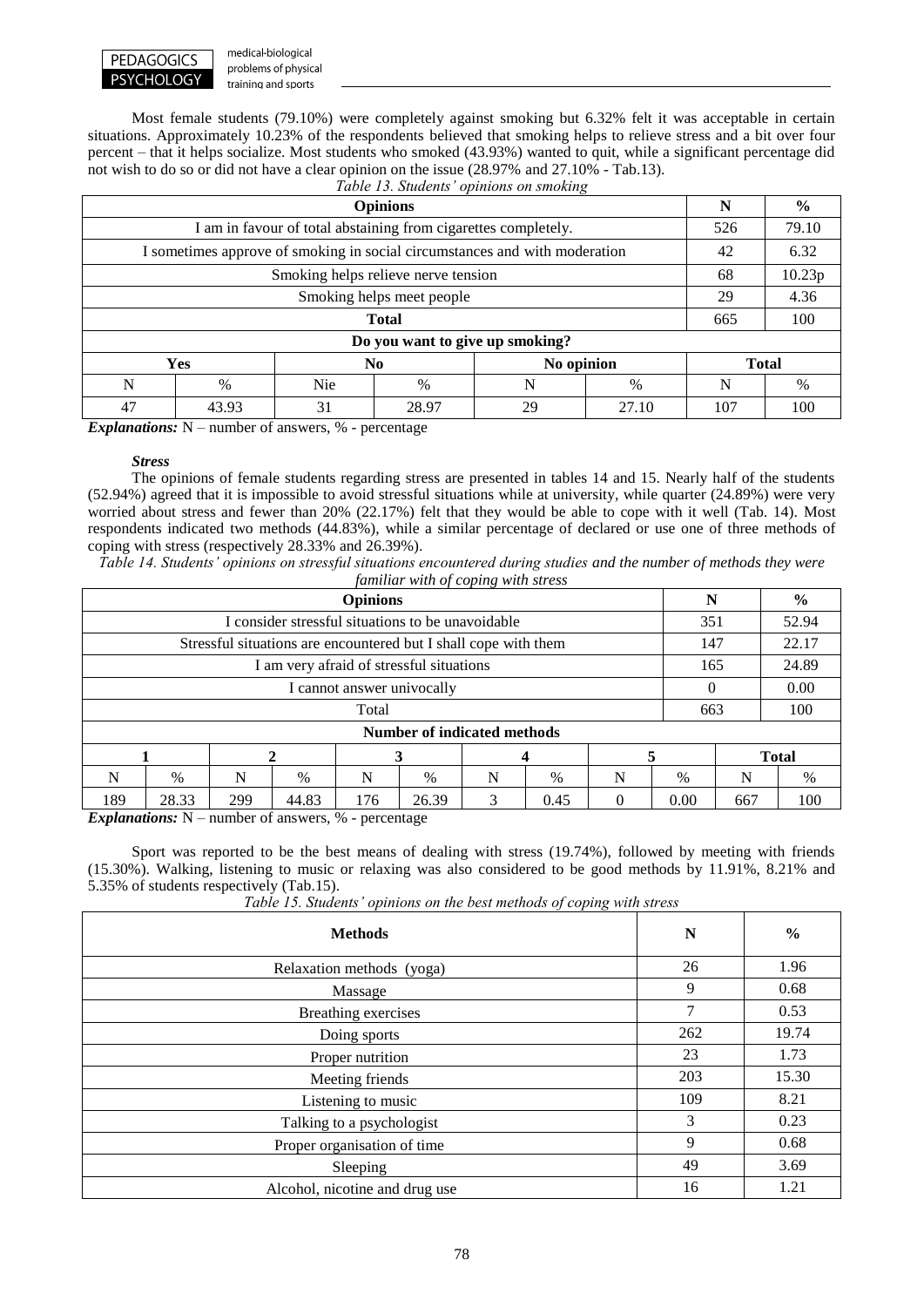

| Drinking coffee             | 6    | 0.45  |
|-----------------------------|------|-------|
| Drinking tea                | 17   | 1.28  |
| Sweets                      | 58   | 4.37  |
| I do not think about stress | 56   | 4.22  |
| Relaxing                    | 71   | 5.35  |
| Sauna                       | 7    | 0.53  |
| Walking                     | 158  | 11.91 |
| Hobby                       | 9    | 0.68  |
| Talking with a friend       | 63   | 4.75  |
| Reading books               | 10   | 0.75  |
| Shopping                    | 17   | 1.28  |
| Sex                         | 18   | 1.36  |
| Crying                      | 5    | 0.38  |
| Watching TV                 | 6    | 0.45  |
| Taking pills/medication     | 12   | 0.90  |
| I do not know               | 33   | 2.49  |
| Other                       | 65   | 4.90  |
| Total*                      | 1327 | 100   |

*Abbreviations:* N – number of responses, % - percentage, \* - the examined persons could give several answers

## *Knowledge regarding health care*

First-year university students were very interested in gaining knowledge on the following topics of health care: first aid (61.03%), stress prevention and reduction (57.59%), nutrition (57.42%), problems with pregnancy and proper care during it (50.22%), and sexuality (49.04%). The spread and prevention of infectious diseases (60.28%), ethics of sexuality (52.65%), physical activity programs and guidelines (49.69%), controlling and assessing one's level of motor fitness (49.69%), and differences in the health behaviors of men and women (49.27%) were shown to invoke the partial interest of the surveyed students. On the other hand, topics such as: nicotine use and its consequences (61.40%), the reasons behind alcoholism and its consequences (47.65%), tiredness and fatigue (45.36%), and biorhythms and their influence on peoples' behaviors were not found to grab the attention of members of our study group (Tab.16). *Table 16. Knowledge on public health gained in voluntary lessons*

|                                                               |     |              |     | I am interested in the following subjects |                 |            |     |              |
|---------------------------------------------------------------|-----|--------------|-----|-------------------------------------------|-----------------|------------|-----|--------------|
| <b>Subjects</b>                                               |     | <b>Fully</b> |     | <b>Partly</b>                             |                 | Not at all |     | <b>Total</b> |
|                                                               | N   | $\%$         | N   | $\%$                                      | N               | $\%$       | N   | $\%$         |
| Tiredness & fatigue                                           | 81  | 12.96        | 269 | 43.04                                     | 275             | 44.00      | 625 | 100          |
| First aid                                                     | 392 | 60.40        | 238 | 36.67                                     | 19              | 2.93       | 649 | 100          |
| Sexuality                                                     | 264 | 41.77        | 296 | 46.84                                     | 72              | 11.39      | 632 | 100          |
| Culture of interpersonal contacts                             | 317 | 50.56        | 240 | 38.28                                     | $\overline{70}$ | 11.16      | 627 | 100          |
| 24 h rhythm of work and rest                                  | 166 | 27.62        | 267 | 44.43                                     | 168             | 27.95      | 601 | 100          |
| Civilization diseases                                         | 188 | 29.15        | 305 | 47.29                                     | 152             | 23.57      | 645 | 100          |
| Sexual life of humans                                         | 273 | 40.87        | 311 | 46.56                                     | 84              | 12.57      | 668 | 100          |
| Essence of psychological and social health<br>hazards         | 257 | 44.08        | 227 | 38.94                                     | 99              | 16.98      | 583 | 100          |
| Rest                                                          | 128 | 22.15        | 255 | 44.12                                     | 195             | 33.74      | 578 | 100          |
| The spread and prophylaxis of civilization<br>diseases        | 161 | 26.14        | 353 | 57.31                                     | 102             | 16.56      | 616 | 100          |
| Ethics and culture of sexual life                             | 212 | 33.54        | 317 | 50.16                                     | 103             | 16.30      | 632 | 100          |
| Methods of preventing and reducing stress                     | 362 | 59.15        | 208 | 33.99                                     | 42              | 6.86       | 612 | 100          |
| Hygiene of brain-work                                         | 233 | 37.70        | 243 | 39.32                                     | 142             | 22.98      | 618 | 100          |
| Proper nutrition                                              | 336 | 55.35        | 198 | $\overline{32.62}$                        | 73              | 12.03      | 607 | 100          |
| Venereal diseases and methods of protection<br>against them   | 143 | 23.91        | 292 | 48.83                                     | 163             | 27.26      | 598 | 100          |
| 24 h rhythm of work and rest                                  | 136 | 20.96        | 257 | 39.60                                     | 256             | 39.45      | 649 | 100          |
| Control and self-assessment of individual<br>physical ability | 121 | 18.56        | 324 | 49.69                                     | 207             | 31.75      | 652 | 100          |
| Personal hygiene and lifestyle                                | 154 | 23.77        | 293 | 45.22                                     | 201             | 31.02      | 648 | 100          |
| Conjugal maturity                                             | 271 | 40.27        | 259 | 38.48                                     | 143             | 21.25      | 673 | 100          |
| Nicotine use and its consequences                             | 94  | 14.99        | 148 | 23.60                                     | 385             | 61.40      | 627 | 100          |
| Physical activity programmes                                  | 107 | 16.64        | 323 | 50.23                                     | 213             | 33.13      | 643 | 100          |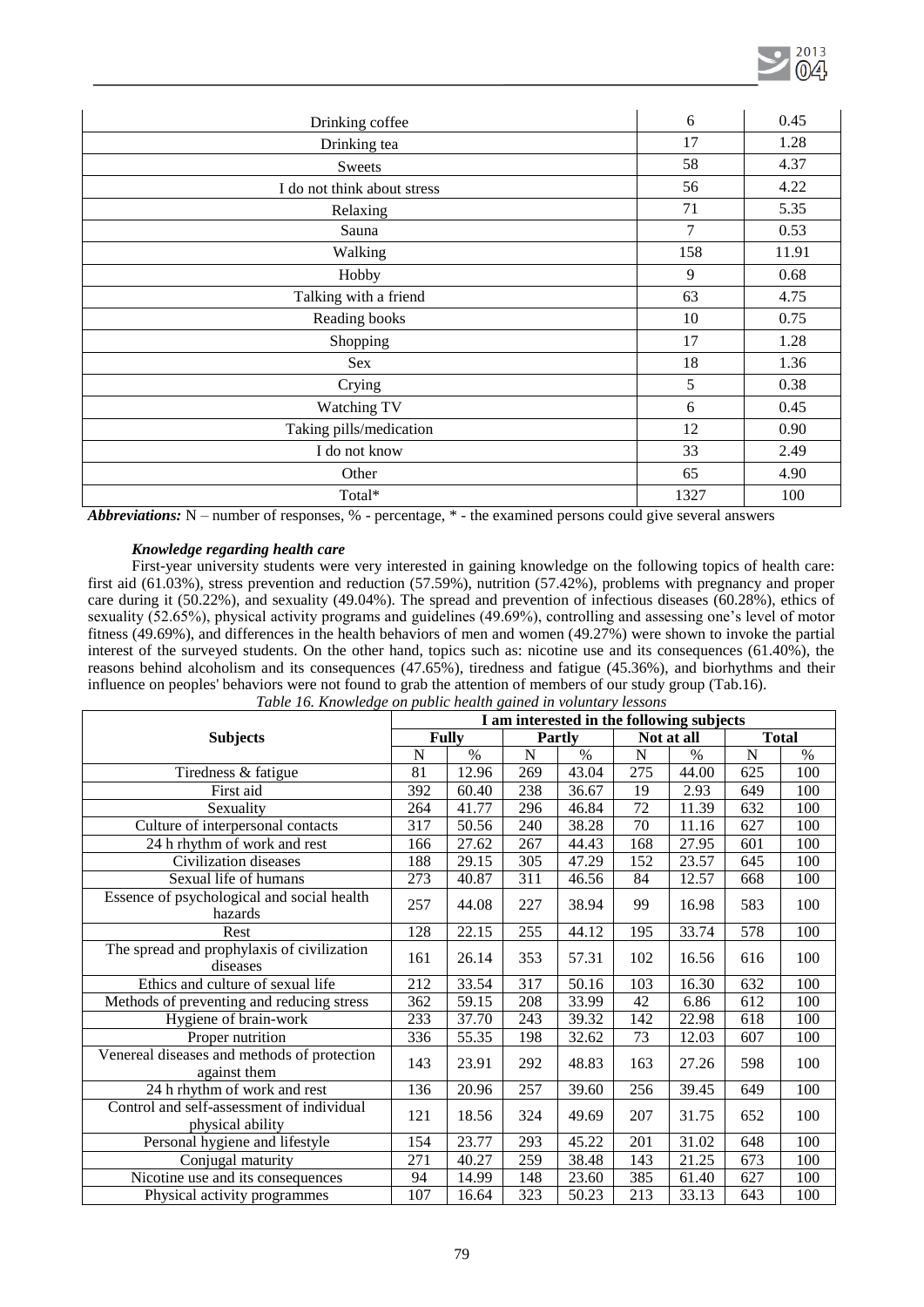

| Prophylaxis against colds and building<br>resistance | 198 | 29.03 | 289 | 42.38 | 195 | 28.59 | 682 | 100 |
|------------------------------------------------------|-----|-------|-----|-------|-----|-------|-----|-----|
| Motherhood and fatherhood -planning of<br>family     | 245 | 35.40 | 269 | 38.87 | 178 | 25.72 | 692 | 100 |
| Alcoholism, causes and problems                      | 104 | 15.78 | 241 | 36.57 | 314 | 47.65 | 659 | 100 |
| Everyday physical culture                            | 114 | 17.22 | 302 | 45.62 | 256 | 38.67 | 662 | 100 |
| Differences in male and female health<br>behaviours  | 174 | 25.44 | 337 | 49.27 | 173 | 25.29 | 684 | 100 |
| Problems of pregnancy and its protection             | 345 | 50.22 | 247 | 35.95 | 95  | 13.83 | 687 | 100 |
| Drug use                                             | 178 | 28.66 | 241 | 38.81 | 202 | 32.53 | 621 | 100 |

*Abbreviations:* N – number of responses, % - percentage

### **Discussion**

Risk behaviors that contribute to an increase in morbidity and mortality among youth and adults, are due to behavioral and are often established during childhood and adolescence. Contemporary youth lifestyle is far from a healthy lifestyle model promoted in the literature. Increased rates of morbidity and mortality from various civilization diseases are mainly due to smoking, improper diet and lack of physical activity [15]. Sedentary lifestyle, and hence no activity in leisure time, is closely correlated with an increase in the number of obese people in the adult population in the European Union [16]. Despite growing awareness of Poles, the necessity of making physical activity to maintain and improve health, only a small part of the population has the satisfactory level of motor fitness.

It seems reasonable to monitor lifestyles of students, particularly in the field of physical activity and addictions. Graduates are assumed to be the elite of our society, so they should show understanding for the need to change lifestyles and promote healthy behaviors among their families and friends.

The basic aims of physical culture, which include stimulating development and motor fitness, health, recovery of physical and mental strength as well as shaping desirable personality traits is to form permanent motor habits performed daily in order to improve or maintain health at an optimal level. The presented study reveals the behaviors and opinions of UWM female students regarding the above mentioned aspects of health risks and their prevention. The results are alarming. Over 56% of respondents limited participation in obligatory P.E. lessons in high school because of sick leave, even though it's almost 73% of its motor fitness rated as good. Almost 60% of students agreed that physical education classes during the study should be purely voluntary since the first year, more than it should be of recreational activities (75%). Attitude towards physical activities students confirms that women compared with men less likely to undertake physical activity as well as participate in additional recreational activities at a lower frequency [12, 17]. The youth of today spend the majority of their free time on the computer or in front of TV. These negative habits do not change during studies at university, when students spend even more time in the sitting position during lectures.

The problem of obesity and overweight due to lack of exercise and excessive food intake is currently a global problem, as indicated by the results of research within the WHO MONICA [18]. The main cause of irregular eating by students is the lack of time and an irregular schedule. Nowadays, due to the difficult financial situation of students take up jobs while studying, which further affects food products with high calorific value (fast-food), of late or in a hurry. Our research showed that nearly 78% of the surveyed students would like to improve their diets. Students are aware that proper diets in the past and now have a significant impact on their current state of health, appearance and well-being. The need for educating university age youth on the topic of nutrition has been observed throughout the world in countries such as: the United States [19], Spain [20], and Italy [21]. Providing knowledge regarding healthy eating and food safety can in fact lead to the improvement of dietary habits [22].

The conducted studies also dealt with the issue of tobacco and alcohol use. Most young people take up smoking and drinking due to peer pressure, curiosity, and in order to draw attention to themselves. Alcohol consumption among students is recorded regardless of the country of which they are, or course of study [23, 24]. The problem of excessive alcohol consumption contributed to the creation of international research projects, such as The European School Survey Project on Alcohol and Other Drugs – ESPAD [25]. According to the research, alcohol usually accompanied by events or emotional situations. In the opinion of students facilitates contacts and improves mood. The large majority of respondents (approx. 85%) admitted to the sporadic consumption of alcohol with only a mere percentage (approx. 4%) abstaining from it. Data concerning the regular consumption of alcohol (every week - 6% and every day almost 1%) is very worrisome. It indicates that these young females are at risk of becoming alcoholics. Comparing our research to those of another Polish author, insignificantly more students (9%) in Gdańsk abstained from drinking [8]. In general the questioned students didn't have anything against the availability of alcohol products on campus. From the above we can conclude that drinking alcohol is trendy and students are significantly influenced by the university environment [26]. These results are alarming, because alcohol is a substance very harmful for health, consequently leading to mental, physical and social disorders. Pathological changes relate to the liver, heart muscle and nervous system and gastrointestinal tract. Alcoholism among young people causes more accidents, crimes and increased negative sexual behaviors.

Tobacco use also poses a major health risk, as smoking is currently considered to be the most serious health risk factor and the main reason behind premature mortality. Research Steptoe et al. [11] conducted among students of European countries indicates that the frequency of smoking by young people increased significantly. In their study, nearly 80% report a negative attitude to smoking cigarettes. Some of the students admitted to smoking regularly, and more than 10% smoke a cigarette in stressful situations. The percentage of women smokers in the presented research is lower than in other studies conducted among the students of Polish universities (Medical University of Lodz - 31.6%,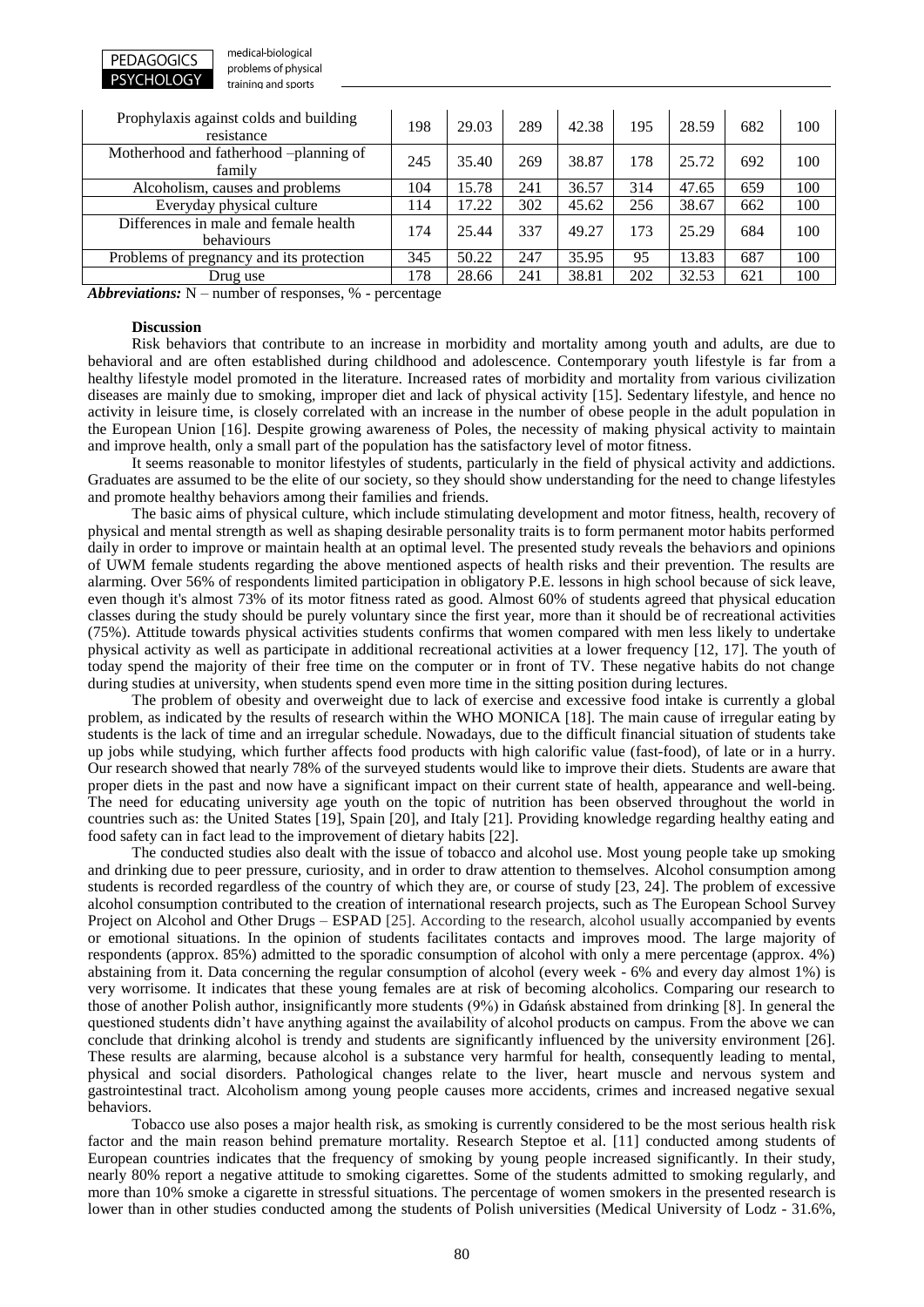

Medical University of Lublin - 25.2%) [26, 27]. The majority of smokers expressed the wish to break this negative habit (44%). An alternative to smoking may be physical exercise which helps relieve nervous tension. The fitness habit is definitely healthier than nicotine addiction.

Life satisfaction is also dependent on the ability to cope with stressful situations. Symptoms of depression were identified as a health problem among the students from many countries. Students pointed to general anxiety, feelings of hopelessness and sadness. Moderate symptoms of depression were reported in 43% of the students in Central and Eastern Europe [28]. Studies have shown that almost  $\frac{1}{4}$  of students, even though they know ways of coping with stress, fears of occurring stressful situations during the study. According to Mikolajczyk et al [29] these situations arise not only from the need to learn, but also with a possible change of residence, change in financial situation and the need to adapt to the new environment. Students taking part in the study declared the elimination of tension through physical activity (19.74%) and meeting friends (15.30%).

An important element in shaping health behavior is the knowledge of the issues in this area. The university environment is a good opportunity for young adults to adopt a healthy lifestyle. It is possible that health education program during the university course have positively influence for alter the behaviors of students in terms of physical activity, nutrition and stress management [30]. In order to be successful however, such programs must account for the opinions and current behaviors of students in a particular university environment. Female students were asked about their willingness to participate in lectures in the field of public health. Our research shows that despite some negative tendencies many students expressed the readiness to improve their lifestyles. Observations concerning the lifestyle and health attitudes of young adults are a very valuable source of information and ought to be continued in the future.

**References**

1. Booth F.W., Laye M.J., Lees S.J., Rector S., Thyfault J.P. Reduced physical activity and risk of chronic disease: the biology behind the consequences. *European Journal of Applied Physiology*. 2008, vol.102(4), pp. 381-390.

2. White S.M., Wójcicki T.R., McAuley E. Physical activity and quality of live in community dwelling older adults. *Health and Quality of Life Outcomes*, 2009, vol.7, p. 10.

3. Vita A.J., Terry R.B., Hubert H.B., Fries J.F. Aging, Health Risk, and Cumulative Disability. *The New England Journal of Medicine.* 1998, vol.338, pp. 1035-1041.

4. Schuit A.J. Physical activity, body composition and healthy ageing. *Science & Sports* 2006, vol.21, pp. 209-213.

5. Livingstone M.B.E., Robson P.J., Wallace J.M.W., McKinley M.C. How active we are? Levels of routine physical

activity in children and adults. *Proceedings of the Nutrition Society,* 2003, vol.62, pp. 681-701.

6. Drygas W. Is the Sedentary Life Style Still a Risk for the Polish Society Health? *Medycyna Sportowa,* 2006, vol. $2(6)$ , pp. 111-116.

7. Binkowska-Bury M., Kruk W., Szymańska J., Marć M., Penar-Zadarko B., Wdowiak L. Psychosocial factors and health-realted behavior among students from south-east Poland. *Annals of Agricultural and Environmental Medicine.*  2010, vol.17, pp. 107-113.

8. Lisicki T. *First year students of medical universities compared with healthy life style requirements*. AWFiS Press, Gdańsk, 2006, 200 p.

9. Podstawski R. *Physical ability and opinions on health prevention among the 1st year students of the University of Warmia & Mazury in Olsztyn in academic year 1999/2000*. UWM, Olsztyn. 2006, 240 p.

10. Podstawski R. Pro-health attitudes of first year students attending the University of Warmia & Mazury in Olsztyn on health (2001/2002). [In] Urniaż M. (Eds.), *Sport and health education*. OSW, Olsztyn. 2012, pp. 59-74.

11. Steptoe A., Wardle J., Cui W., Bellisle F., Zotti A.M., Baranyai R., Sanderman R. Trends in Smoking, Diet, Physical Exercise, and Attitudes toward Health in European University Students from 13 Countries, 1990–2000. *Preventive Medicine*, 2002, vol.35(2), pp. 97-104.

12. Haase A., Steptoe A., Sallis J.F., Wardle J. Leisure – time physical activity in university students from 23 countries: associations with health beliefs,risk awareness, and national economic development. *Preventive Medicine.*  2004, vol.39, pp. 182-190.

13. Reed M.B., McCabe C., Clapp J.D. The Relationship between Alcohol Consumption and Past-Year Smoking Initiation in Sample of Undergraduates. *The American Journal of Drug and Alcohol Abuse,* 2010, vol.36, pp. 202-207. Doi: 10.3109/00952990.2010.493591.

14. Stock C., Wille L., Krämer A. Gender-specific health behaviors of Germany university students predict the interest in campus health promotion. *Health Promotion International,* 2001, vol.16(2), pp. 145-154.

15. Mokdad A.H., Marks J.S., Stroup D.F., Gerberdiong J.L. Actual causes of death in the United States, 2000. *JAMA*  2004, vol.291, pp. 1238-1245.

16. Martínez-González M.A., Martínez J.A., Hu F.B., Gibney M.J., Kearney J. Physical inactivity, sedentary lifestyle and obesity in the European Union. *International journal of* obesity *and related metabolic disorders*. 1999, vol.23(11), pp. 1192-11201.

17. Bruce M.J., Katzmarzyk P.T. Canadian population trends in leisure-time physical activity levels, 1981-1998. *Canadian Journal of Applied Physiology*. 2002, vol.27(6), pp. 681-690.

18. Gostynski M., Gutzwiller F., Kuulasmaa K., Döring A., Ferrario M., Grafnetter D., Pajak A. [WHO MONICA Project]. Analysis of the relationship between total cholesterol, age, body mass index among males and females in the WHO MONICA Project. *International Journal of Obesity.* 2004, vol*.* 28, pp. 1082-1090.

19. Nelson M.C., Larson N. I., Barr-Anderson D., Neumark-Sztainer D., Story M. Disparities in Dietary Intake, Meal Patterning, and Home Food Environments among Young Adult Nonstudents and 2- and 4-year College Students. *American Journal of Public Health.* 2009, vol.99(7), pp. 1216-1219.

20. Navia B., Ortega R.M., Requejo A.M., Mena M.C., Perea J.M., López-Sobaler, A.M. Influence of the desire to lose weight on food habits, and knowledge of the characteristics of a balanced diet, in a group of Madrid university students. *European Journal of Clinical Nutrition.* 2003, vol.57(1), pp. 90-93.

21. Turconi G., Guarcello M., Maccarini L., Cignoli F., Setti S., Bazzano R., Roggi C. Eating Habits and Behaviors, Physical Activity, Nutritional and Food Safety Knowledge and Beliefs in an Adolescent Italian Population. *Journal of the American College of Nutrition.* 2008, vol.27(1), pp. 31-43.